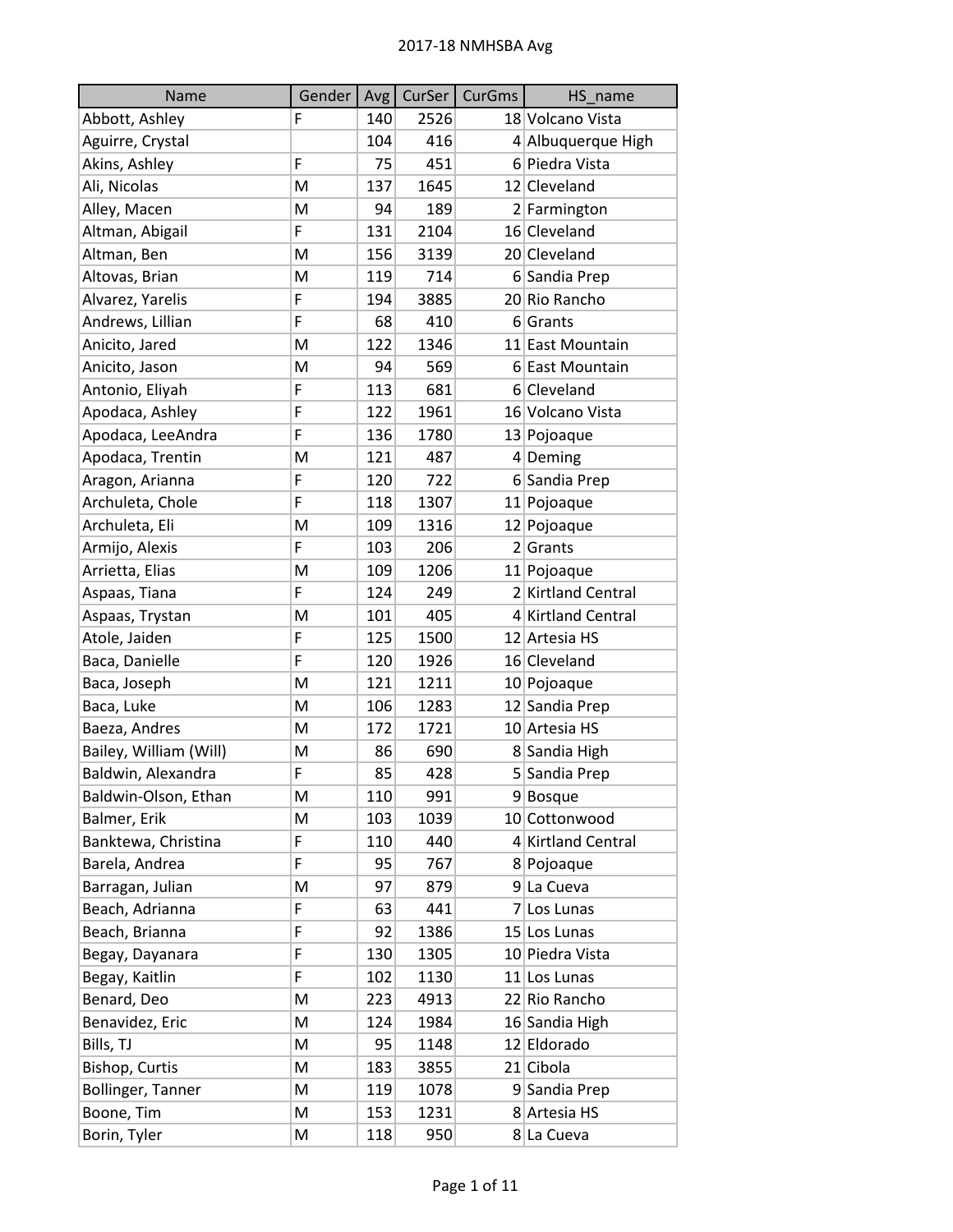| Name                | Gender | Avg <sub>l</sub> | CurSer | CurGms | HS_name             |
|---------------------|--------|------------------|--------|--------|---------------------|
| Bowers, Kameron     | M      | 179              | 3225   |        | 18 La Cueva         |
| Brigman, Landen     | M      | 129              | 518    |        | 4 Artesia HS        |
| Brown, Caden        | M      | 145              | 1742   |        | 12 Artesia HS       |
| Brown, Tharron      | M      | 148              | 888    |        | 6 Cleveland         |
| Bruce, Trey         | M      | 116              | 232    |        | 2 Grants            |
| Brumfield, Jeffery  | M      | 178              | 2499   |        | 14 Cleveland        |
| Burnside, Chris     | M      | 147              | 589    |        | 4 Artesia HS        |
| Bush, Louis         | M      | 131              | 1049   |        | 8 Manzano           |
| Cabagua, Madison    | F      | 130              | 2223   |        | 17 Eldorado         |
| Campos, Marcus      | M      | 136              | 2326   |        | 17 Eldorado         |
| Cantu, Robert       | M      | 130              | 1698   |        | 13 Pojoaque         |
| Casey, Collin       | M      | 136              | 1366   |        | 10 Cleveland        |
| Castellano, Lila    | F      | 163              | 2945   |        | 18 Cibola           |
| Cdebaca, Montana    | F      | 185              | 4276   |        | 23 Manzano          |
| Cdebaca, Toby       | M      | 191              | 4218   |        | 22 Manzano          |
| Chavez, Arianna     | F      | 129              | 1819   |        | 14 Cleveland        |
| Chavez, Josh        | M      | 127              | 1533   |        | 12 Cleveland        |
| Chavez, Sabrina     | F      | 121              | 1937   |        | 16 Cleveland        |
| Chenier, Anika      | F      | 94               | 1317   |        | 14 Cleveland        |
| Chenier, Aubry      | F      | 122              | 1716   |        | 14 Cleveland        |
| Chesser, Kaitlyn    | F      | 110              | 1210   |        | 11 Artesia HS       |
| Choneska, Aaron     | M      | 196              | 4129   |        | 21 Eldorado         |
| Cink, Josh          | M      | 165              | 2970   |        | 18 Cleveland        |
| Clark, Brayden      | M      | 177              | 3732   |        | 21 Cleveland        |
| Clark, Emmet        | M      | 118              | 1184   |        | 10 Artesia HS       |
| Clark, Nicholas     | M      | 119              | 1669   |        | 14 Albuquerque High |
| Clark, Zane         | M      | 156              | 2812   |        | 18 Eldorado         |
| Clyde, Tyrell       | M      | 143              | 287    |        | 2 Kirtland Central  |
| Collins, Ethan      | M      | 188              | 3572   |        | 19 Cleveland        |
| Cooper, Kyler       | M      | 106              | 1593   |        | 15 Los Lunas        |
| Cordova, James      | M      | 117              | 704    |        | 6 Farmington        |
| Cortez, AJ (Albaro) | M      | 154              | 3240   |        | 21 Volcano Vista    |
| Cortez, Cheyenne    | F      | 83               | 1332   |        | 16 Volcano Vista    |
| Cross, Steven       | M      | 152              | 1674   |        | 11 Silver City      |
| Cruz, Chris         | M      | 142              | 1282   |        | 9 Silver City       |
| Dakofsky, Jacob     | M      | 104              | 1562   |        | 15 La Cueva         |
| Damron, Robert      | M      | 117              | 2000   |        | $17$ Grants         |
| Dassie, Tyler       | M      | 176              | 3177   |        | 18 Rio Rancho       |
| Davidson, Maya      | F      | 128              | 1931   |        | 15 Sandia Prep      |
| Davis, Aaron        | M      | 108              | 1302   |        | 12 Artesia HS       |
| Davis, Jarrod       | M      | 128              | 1536   |        | 12 Artesia HS       |
| Davis, Josh         | M      | 120              | 720    |        | 6 Farmington        |
| Davis, Reece        | M      | 182              | 365    |        | 2 Manzano           |
| Davis, Will         | M      | 213              | 3204   |        | 15 Artesia HS       |
| Day, Ryan           | M      | 185              | 2037   |        | 11 Piedra Vista     |
| DeCarlo, Nate       | M      | 99               | 1987   |        | 20 Rio Rancho       |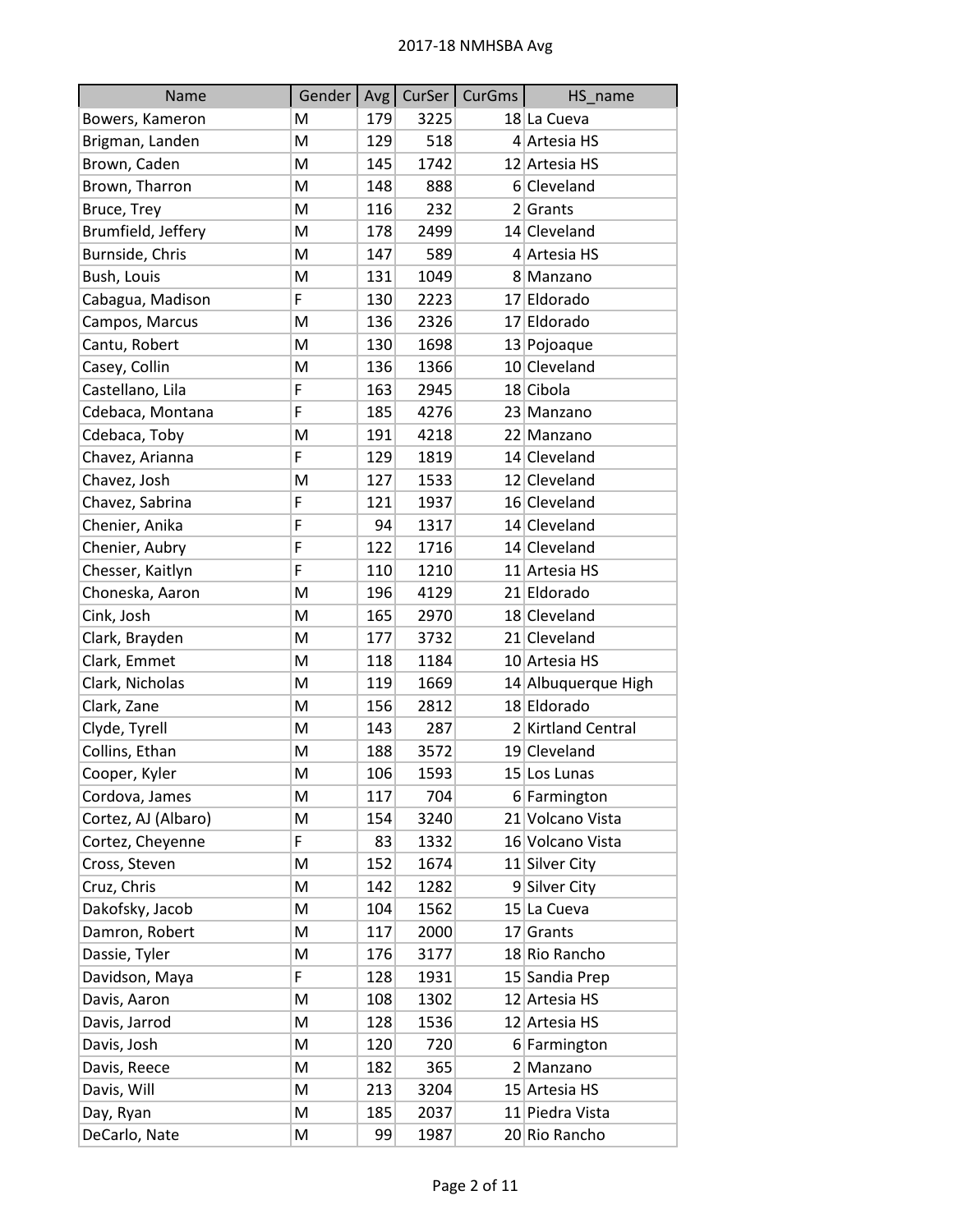| Name                      | Gender   Avg |     |      | CurSer   CurGms | HS_name             |
|---------------------------|--------------|-----|------|-----------------|---------------------|
| Decker, Bailey            | F            | 97  | 680  |                 | 7 Volcano Vista     |
| DeHerrera, Madeline       | F            | 100 | 1201 |                 | 12 Albuquerque High |
| Delcid, Vanessa           | F            | 123 | 985  |                 | 8 West Mesa         |
| DeLeeuw, Sean             | M            | 170 | 3406 |                 | 20 Cleveland        |
| DeLeon, Jacob             | M            | 177 | 2311 |                 | 13 Piedra Vista     |
| DeLeon, Marissa           | F            | 93  | 932  |                 | 10 Piedra Vista     |
| Dettweiler, Luke          | M            | 98  | 985  |                 | 10 Bosque           |
| Didier, Shawn             | M            | 120 | 964  |                 | 8 Cleveland         |
| Didier, Tyler             | M            | 155 | 1864 |                 | 12 Cleveland        |
| Do, Nhi                   | F            | 147 | 2794 |                 | 19 Manzano          |
| Dodson, Bailey            | F            | 186 | 3737 |                 | 20 Cibola           |
| Dodson, Trevor            | M            | 177 | 3374 |                 | 19 Cibola           |
| Donnelly, Evan            | M            | 107 | 1939 |                 | 18 Sandia High      |
| Doucett, Tyler            | M            | 148 | 2678 |                 | 18 Volcano Vista    |
| Dow, Brandon              | M            | 128 | 1932 |                 | 15 Volcano Vista    |
| Drury, Ryan               | M            | 157 | 1890 |                 | 12 Albuquerque High |
| Duran, Nicholas           | M            | 112 | 336  |                 | 3 Sandia Prep       |
| Dusenberry, Austin        | M            | 111 | 888  |                 | 8 Cleveland         |
| Edeh, Oluoma              | F            | 84  | 591  |                 | 7 Volcano Vista     |
| Ellis, Morgan             | F            | 185 | 4081 |                 | 22 Eldorado         |
| Engel, Parker             | M            | 135 | 1763 |                 | 13 Bosque           |
| Espinoza, Larisha         | F            | 118 | 1064 |                 | 9 Pojoaque          |
| Estrada, Nicholas         | M            | 104 | 1048 |                 | 10 Volcano Vista    |
| Faris, Cole               | M            | 82  | 827  |                 | 10 Sandia High      |
| Felkner, Kiele            | F            | 92  | 922  |                 | 10 Piedra Vista     |
| Ferdig, Matthew           | M            | 164 | 2799 |                 | 17 Cibola           |
| Ficklin, Justus           | M            | 174 | 3321 |                 | 19 Eldorado         |
| Fleming-Yee, Ethan        | M            | 98  | 791  |                 | 8 Bosque            |
| Ford, Michael             | M            | 99  | 198  |                 | 2 La Cueva          |
| Friedrich, Karlten        | M            | 141 | 2401 |                 | $17$ Grants         |
| Fritts, Kallista          | F            | 216 | 4549 |                 | 21 Rio Rancho       |
| Frouge, Talis             | M            | 98  | 394  |                 | $4 $ Bosque         |
| Gallardo, Alaina          | F            | 123 | 1358 |                 | 11 Cleveland        |
| Gallegos, Mari            | F            | 115 | 691  |                 | 6 Silver City       |
| Gallegos, Richard         | M            | 176 | 1584 |                 | 9 Silver City       |
| Gann, Tyler               | Μ            | 55  | 668  |                 | 12 Grants           |
| Garcia, Alejandro         | M            | 104 | 626  |                 | $6 $ Bosque         |
| Garcia, Aubri             | F            | 109 | 1865 |                 | 17 Sandia Prep      |
| Garcia, Cole              | M            | 126 | 756  |                 | 6 Piedra Vista      |
| Garcia, Deanna            | F            | 171 | 2739 |                 | 16 Cleveland        |
| Garcia, Isaac             | M            | 147 | 2066 |                 | 14 Cleveland        |
| Garcia, Jashawn           | M            | 121 | 2420 |                 | 20 Rio Rancho       |
| Garcia, Justin            | Μ            | 108 | 757  |                 | 7 Sandia Prep       |
| Garcia, Luis              | M            | 205 | 4731 |                 | 23 Rio Rancho       |
| Garcia, Marcus            | Μ            | 153 | 3215 |                 | 21 Volcano Vista    |
| Garcia-Gonzales, Santiago | M            | 138 | 2487 |                 | 18 Sandia High      |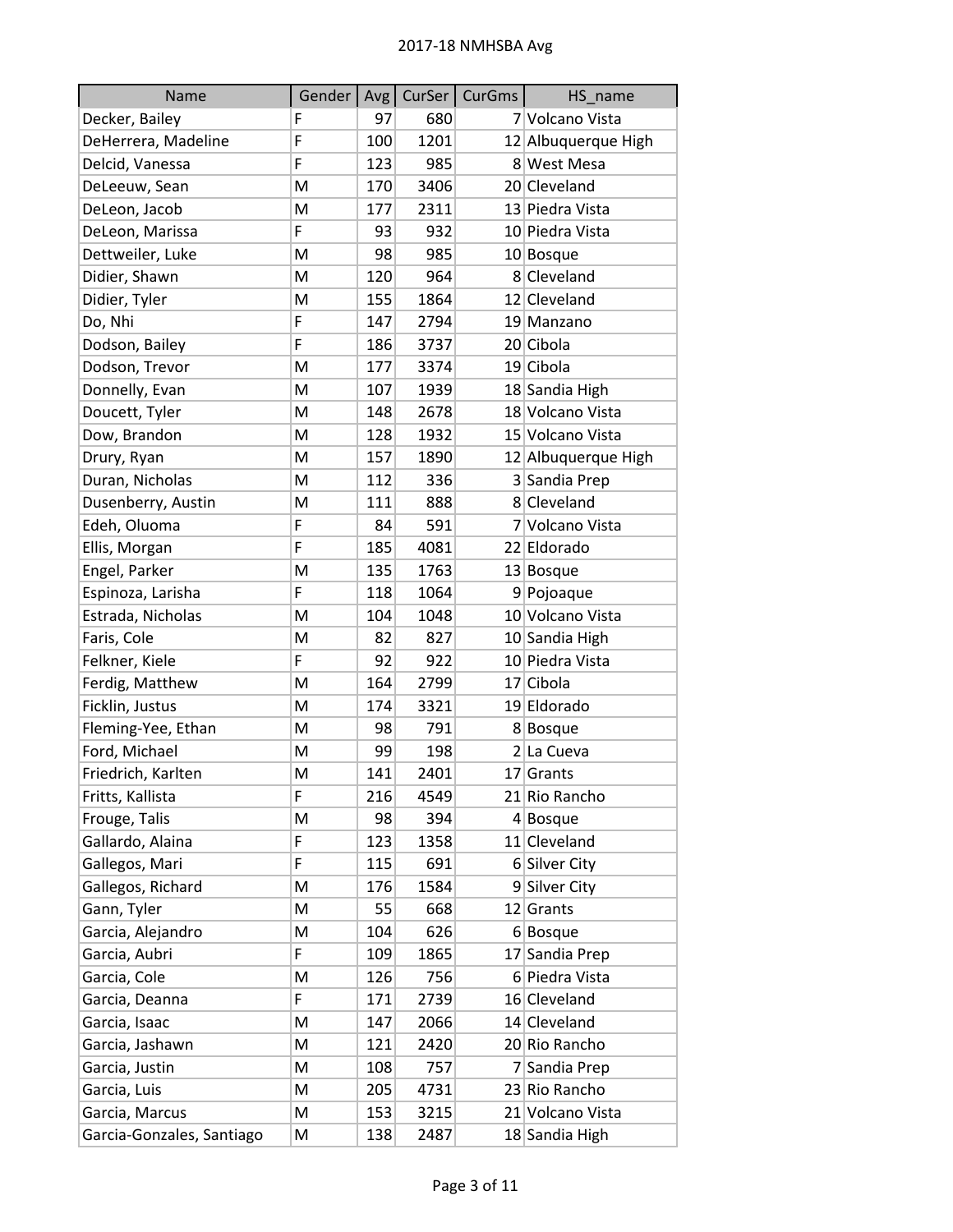| Name                   | Gender | Avg <sub>l</sub> | CurSer | CurGms | HS_name             |
|------------------------|--------|------------------|--------|--------|---------------------|
| Garnenez, Latrell      | M      | 105              | 423    |        | 4 Kirtland Central  |
| Gauba, Sannan          | M      | 92               | 649    |        | 7 La Cueva          |
| Gauna, Eric            | M      | 172              | 3784   |        | 22 Manzano          |
| George, Dylan          | M      | 91               | 183    |        | 2 Kirtland Central  |
| Gervasi, Brandon       | м      | 108              | 1952   |        | 18 Volcano Vista    |
| Gervasi, Haley         | F      | 69               | 899    |        | 13 Volcano Vista    |
| Gibson, Aiyana         | F      | 93               | 186    |        | 2 Pojoaque          |
| Gibson, Tyler          | M      | 102              | 617    |        | 6 Cottonwood        |
| Gigante, Ryan          | M      | 172              | 688    |        | 4 Deming            |
| Gillespie, Sean        | M      | 165              | 992    |        | 6 Eldorado          |
| Giron, Eric            | M      | 116              | 700    |        | 6 Pojoaque          |
| Gomez, Alexis          | F      | 145              | 583    |        | 4 Artesia HS        |
| Gomez-Legarreta, Sofia | F      | 91               | 735    |        | 8 Volcano Vista     |
| Gonzales, Bionce       | F      | 92               | 370    |        | 4 Manzano           |
| Gonzales, Delaney      | F      | 99               | 696    |        | 7 Cleveland         |
| Gonzales, Iziah        | M      | 131              | 1052   |        | 8 Cleveland         |
| Gonzales, Julian       | м      | 104              | 1465   |        | 14 Cleveland        |
| Gonzales, Koby         | M      | 126              | 1514   |        | 12 Manzano          |
| Gonzales, Michael      | м      | 108              | 2059   |        | 19 Sandia Prep      |
| Gonzales, Zach         | M      | 139              | 1112   |        | 8 Cleveland         |
| Goodman, Jakob         | M      | 133              | 1870   |        | 14 La Cueva         |
| Granath, Lucas         | M      | 113              | 1250   |        | 11 Bosque           |
| Granger, Madison       | F      | 120              | 2174   |        | 18 Volcano Vista    |
| Grant, Lilli           | F      | 88               | 706    |        | 8 Sandia Prep       |
| Grimes, Caitlynn       | F      | 115              | 1855   |        | 16 Albuquerque High |
| Groves, Benjamin       | M      | 198              | 3765   |        | 19 Rio Rancho       |
| Guidry, Mackenzie      | F      | 117              | 1768   |        | 15 La Cueva         |
| Guire, Natalie         | F      | 108              | 1514   |        | 14 Cleveland        |
| Gurule, Nicholas       | M      | 130              | 2216   |        | 17 Espanola Valley  |
| Hackney, Justin        | M      | 171              | 3611   |        | 21 Los Lunas        |
| Hansen, Sahara         | F      | 109              | 1201   |        | 11 Eldorado         |
| Harcrow, Sara          | F      | 99               | 796    |        | 8 Piedra Vista      |
| Harmon, Alex           | M      | 169              | 2544   |        | 15 Artesia HS       |
| Haught, Carley         | F      | 164              | 3457   |        | 21 Cleveland        |
| Haun, Shay             | M      | 65               | 523    |        | 8 Farmington        |
| Helmick, Jacob         | M      | 202              | 4660   |        | 23 Cleveland        |
| Hernandez, Berenice    | F      | 93               | 745    |        | 8 Pojoaque          |
| Hernandez, Kenan       | M      | 158              | 633    |        | 4 Artesia HS        |
| Hernandez, Mikey       | M      | 133              | 266    |        | 2 Silver City       |
| Herrera, Breana        | F      | 80               | 484    |        | 6 Cleveland         |
| Herrera, Cameron       | M      | 191              | 2106   |        | 11 Manzano          |
| Herson, Josie          | F      | 143              | 2723   |        | 19 Sandia High      |
| Hidalgo, Brandon       | м      | 160              | 2735   |        | 17 Eldorado         |
| Hoak, Justin           | M      | 104              | 731    |        | 7 Pojoaque          |
| Hodgkins, Kyle         | M      | 162              | 3413   |        | 21 La Cueva         |
| Hoskie, Vaneka         | F      | 113              | 2156   |        | 19 Volcano Vista    |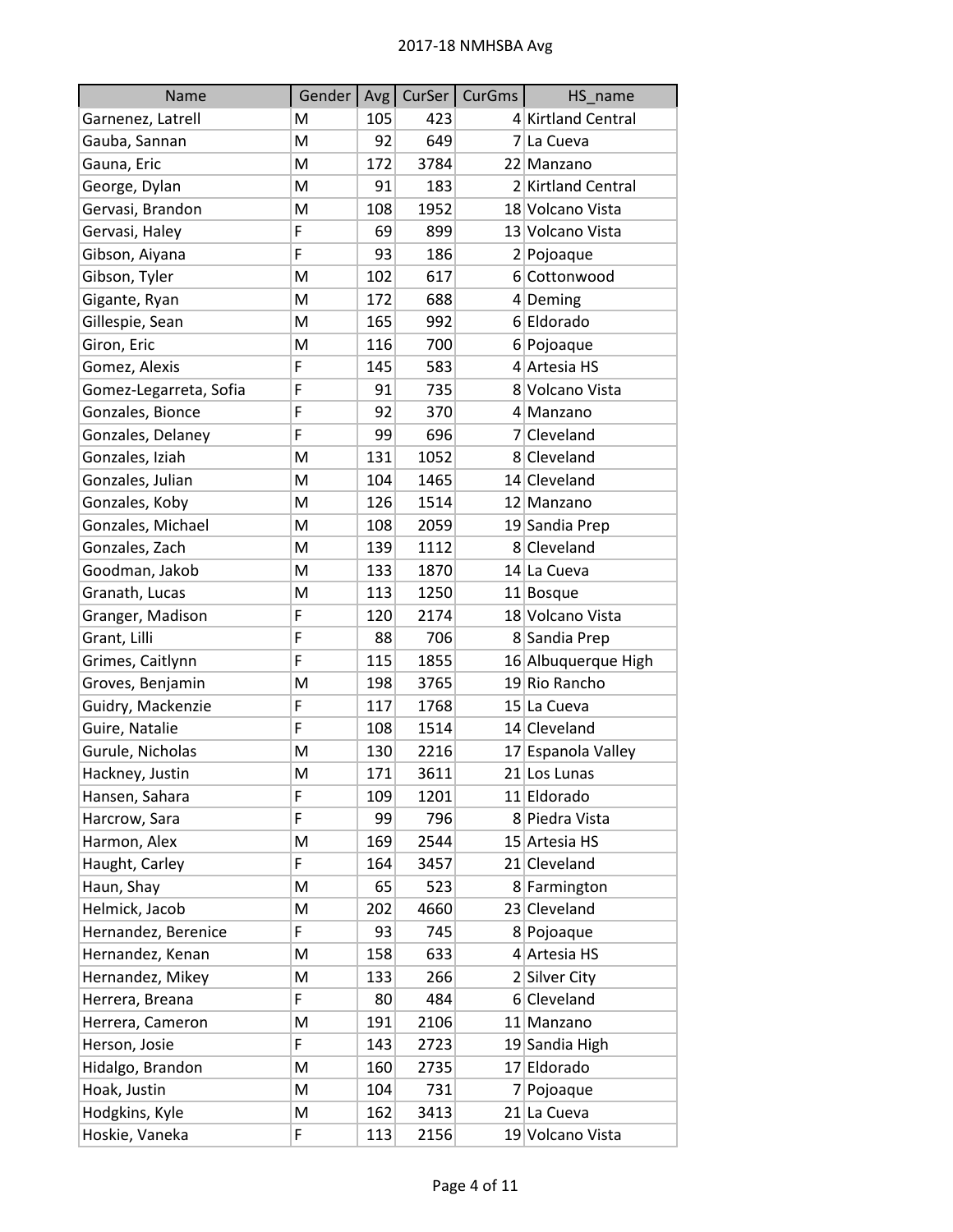| Name                  | Gender   Avg |     |      | CurSer   CurGms | HS_name            |
|-----------------------|--------------|-----|------|-----------------|--------------------|
| Hoskins, Wynter       | F            | 99  | 795  |                 | 8 Volcano Vista    |
| Houghton, Alyssa      | F            | 78  | 787  |                 | 10 Piedra Vista    |
| Houghton, Elizabeth   | F            | 101 | 814  |                 | 8 Piedra Vista     |
| Huerta, Tomas         | M            | 196 | 3930 |                 | 20 Rio Rancho      |
| Hulsey, Gina          | F            | 101 | 1425 |                 | 14 Volcano Vista   |
| Hunter, Kellie        | F            | 141 | 1128 |                 | 8 Piedra Vista     |
| Huppertz, Von         | M            | 123 | 246  |                 | 2 Albuquerque High |
| Ingram, Zachary       | M            | 192 | 2887 |                 | 15 Artesia HS      |
| Inman, Bryson         | M            | 111 | 1111 |                 | 10 Piedra Vista    |
| Inman, Cooper         | M            | 135 | 1352 |                 | 10 Piedra Vista    |
| Isaacs, Zachary       | M            | 171 | 1369 |                 | 8 Artesia HS       |
| Jackson, Destiny      | F            | 91  | 183  |                 | 2 Sandia High      |
| Jamael, Michael       | M            | 142 | 3268 |                 | 23 Del Norte       |
| Jaramillo, Caleb      | M            | 136 | 2597 |                 | 19 Cottonwood      |
| Jaramillo, Kevin      | M            | 167 | 3858 |                 | 23 Volcano Vista   |
| Jaramillo, Lauren     | F            | 199 | 3389 |                 | 17 Los Lunas       |
| Jaramillo, Tomas      | M            | 68  | 615  |                 | 9Bosque            |
| Jeffries, Donius      | M            | 203 | 3466 |                 | 17 Los Lunas       |
| Jensen, Brandon       | M            | 139 | 1391 |                 | 10 Rio Rancho      |
| Jensen, Bryce         | M            | 165 | 2982 |                 | 18 Rio Rancho      |
| Jessee, Joshua        | M            | 126 | 1263 |                 | 10 Farmington      |
| Joe, Izaiah           | M            | 150 | 3454 |                 | 23 Del Norte       |
| Johnson, David        | M            | 172 | 2416 |                 | 14 Las Cruces      |
| Johnson, Jennifer     | F            | 148 | 2085 |                 | 14 Las Cruces      |
| Johnson, Parker       | M            | 123 | 1478 |                 | 12 Artesia HS      |
| Johnson, Taryn        | M            | 116 | 1634 |                 | 14 Rio Rancho      |
| Jones, Alexander      | M            | 104 | 624  |                 | 6 Cleveland        |
| Jones, Jasmyn         | F            | 117 | 1638 |                 | 14 Volcano Vista   |
| Jones, Kylee          | F            | 91  | 182  |                 | 2 Grants           |
| Joslin, Kaitlinn      | F            | 183 | 2380 |                 | 13 Piedra Vista    |
| Jury, Meredith        | F            | 78  | 157  |                 | 2 Sandia Prep      |
| Kelley-Currens, Donny | M            | 111 | 446  |                 | $4 $ Bosque        |
| Kelly, Jack           | M            | 100 | 1000 |                 | 10 Cleveland       |
| Kendall, Kaleb        | M            | 210 | 3796 |                 | 18 Cibola          |
| Kennedy, Josh         | M            | 116 | 928  |                 | 8 Silver City      |
| King, Zak             | M            | 146 | 1469 |                 | 10 Cleveland       |
| Kizer, Corey          | F            | 161 | 2589 |                 | 16 Cleveland       |
| Klein, Gerald         | M            | 120 | 1441 |                 | 12 Manzano         |
| Knighton, Jacob       | M            | 148 | 2229 |                 | 15 La Cueva        |
| Kochenderfer, Emma    | F            | 77  | 619  |                 | 8 Cottonwood       |
| Kominek, Seth         | M            | 93  | 841  |                 | $9$ La Cueva       |
| Kominiak, Tice        | M            | 98  | 1184 |                 | 12 Bosque          |
| LaCasse, Aiden        | Μ            | 128 | 1541 |                 | 12 Manzano         |
| Lake, Aiden           | M            | 149 | 1647 |                 | 11 Farmington      |
| Laney, Shelby         | F            | 143 | 1434 |                 | 10 Silver City     |
| Lang, Martha          | F            | 177 | 3369 |                 | 19 East Mountain   |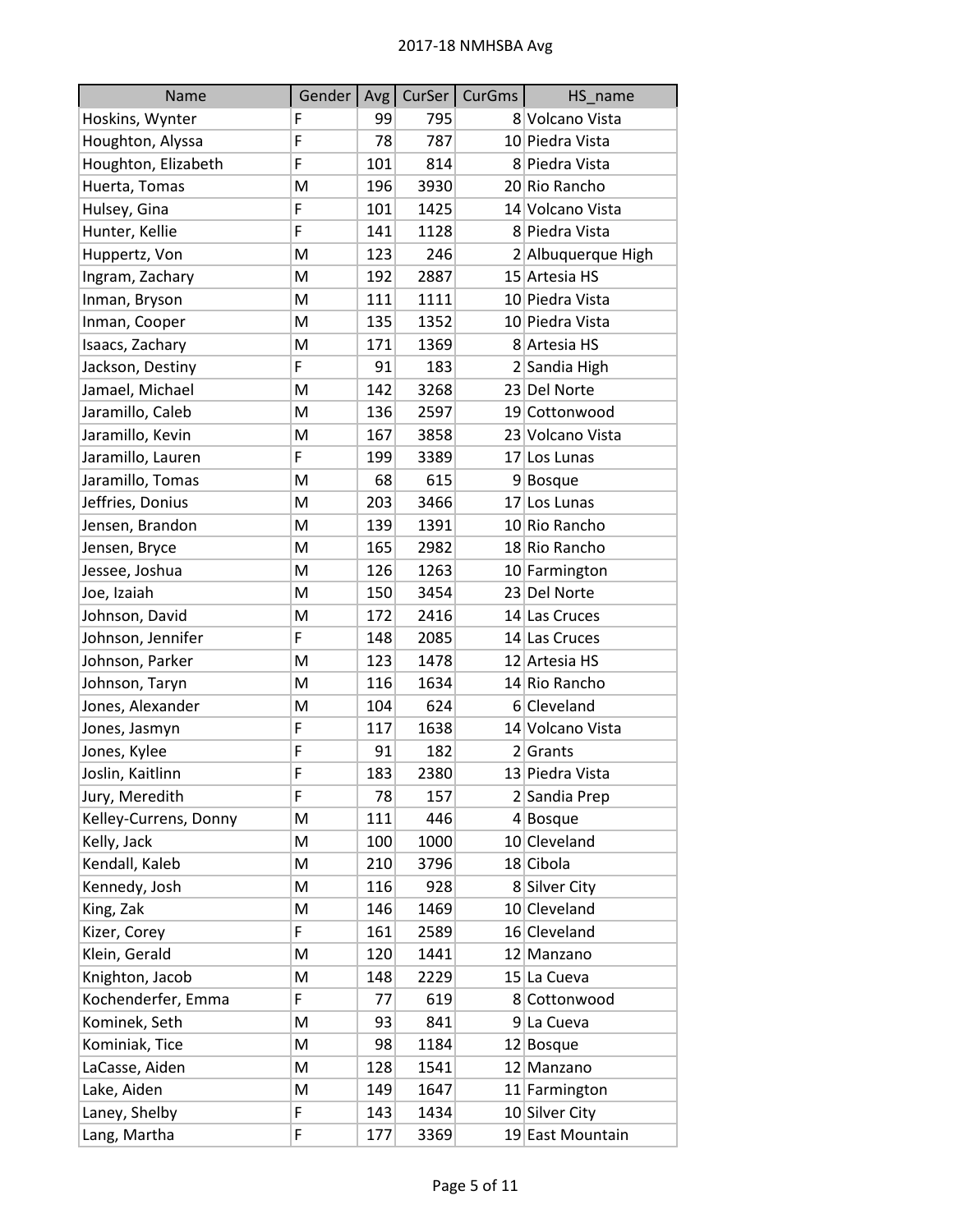| Name                    | Gender |     | Avg   CurSer | CurGms | HS name             |
|-------------------------|--------|-----|--------------|--------|---------------------|
| Largo, Morgan           | M      | 134 | 2422         |        | 18 Sandia High      |
| Lasher, Logan           | M      | 156 | 1724         |        | 11 Sandia Prep      |
| Lawrence, Jeremy        | M      | 147 | 1179         |        | 8 Manzano           |
| Le Jeune, Piper         | F      | 114 | 1599         |        | 14 Cottonwood       |
| LeGalley, Mary          | F      | 104 | 1468         |        | 14 La Cueva         |
| Leon Guerrero, Jonathan | M      | 97  | 1175         |        | 12 Manzano          |
| Linares, Aileen         | F      | 193 | 3872         |        | 20 Rio Rancho       |
| Lopez, Gabriel          | M      | 137 | 2612         |        | 19 Sandia High      |
| Lorenz, Travis          | M      | 160 | 1925         |        | 12 Cleveland        |
| Lovato, Jacob           | M      | 160 | 2412         |        | 15 Cleveland        |
| Lovato, Jazzmyn         | F      | 97  | 1174         |        | 12 Cleveland        |
| Lovato, Ryan            | M      | 174 | 3324         |        | 19 Volcano Vista    |
| Lowe, Bailey            | F      | 95  | 762          |        | 8 Piedra Vista      |
| Loya, Kianna            | F      | 103 | 1449         |        | 14 Cleveland        |
| Lucero, Dylan           | F      | 115 | 2195         |        | 19 Sandia Prep      |
| Lucero, Jesse Jr.       | M      | 137 | 1376         |        | 10 Las Cruces       |
| Lucero, Nathaniel       | M      | 147 | 590          |        | 4 Silver City       |
| Luddeke, Karly          | F      | 90  | 1171         |        | 13 Cibola           |
| MacEachen, Ian          | M      | 139 | 2785         |        | 20 Volcano Vista    |
| MacPhee, Brandyn        | M      | 199 | 4181         |        | 21 Sandia High      |
| MacPhee, Tylor          | M      | 185 | 2788         |        | 15 Sandia High      |
| Madrid, Joslyn          | F      | 106 | 1273         |        | 12 Artesia HS       |
| Maestas, Isaiah         | M      | 159 | 2070         |        | 13 Pojoaque         |
| Mahan, Darian           | M      | 162 | 649          |        | 4 Artesia HS        |
| Malone, Virginia        | F      | 80  | 484          |        | 6 Piedra Vista      |
| Marcus, Seol            | F      | 101 | 1314         |        | 13 Sandia Prep      |
| Mares, Maria            | F      | 104 | 1259         |        | 12 Pojoaque         |
| Marquez, Averey         | M      | 154 | 3242         |        | 21 Cottonwood       |
| Marquis, Jacob          | M      | 189 | 3604         |        | 19 Cibola           |
| Martin, Max             | M      | 179 | 3413         |        | 19 East Mountain    |
| Martinez, Arianna       | F      | 91  | 728          |        | 8 Cleveland         |
| Martinez, David         | M      | 123 | 2092         |        | 17 Espanola Valley  |
| Martinez, David         | M      | 150 | 2262         |        | 15 Cleveland        |
| Martinez, Dominic       | M      | 172 | 2067         |        | 12 Eldorado         |
| Martinez, Eli           | M      | 89  | 359          |        | 4 Pojoaque          |
| Martinez, Everett       | M      | 124 | 499          |        | 4 Pojoaque          |
| Martinez, Giovanni      | M      | 117 | 470          |        | 4 Cottonwood        |
| Martinez, Jayden        | M      | 165 | 2477         |        | 15 Albuquerque High |
| Martinez, Joshua        | M      | 152 | 2892         |        | 19 Espanola Valley  |
| Mason, Antonie          | M      | 107 | 215          |        | 2 Kirtland Central  |
| McDaniel, Melia         | M      | 128 | 1805         |        | 14 Cibola           |
| McDermott, Lindsay      | F      | 114 | 919          |        | 8 Sandia Prep       |
| McGinnis, Jolie         | F      | 93  | 469          |        | 5 Sandia Prep       |
| McGuffey, Tatum         | F      | 72  | 437          |        | 6 Piedra Vista      |
| Medina, Donovan         | M      | 138 | 1657         |        | 12 Cleveland        |
| Mercier, Jonathan       | M      | 128 | 1925         |        | 15 Manzano          |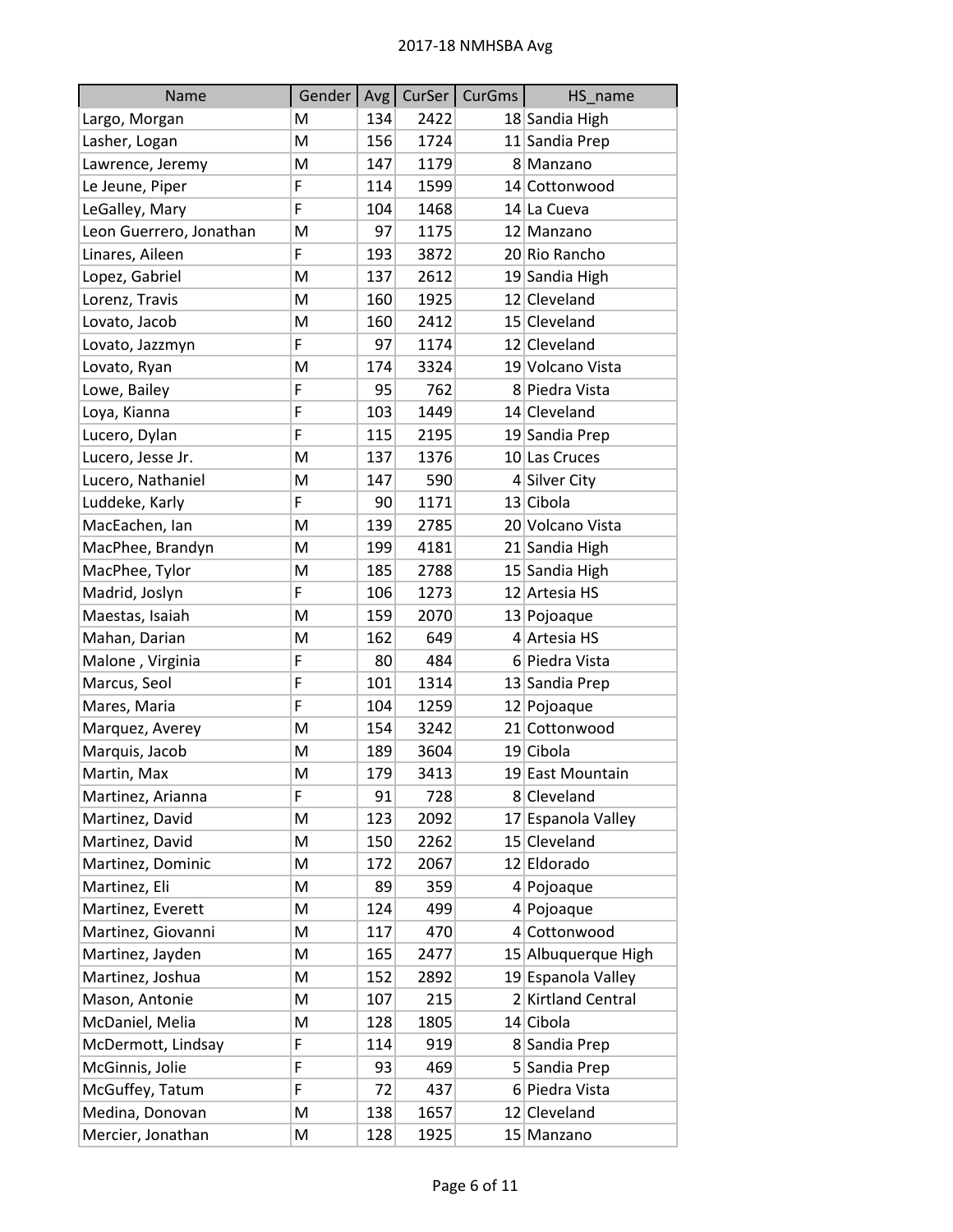| Name                | Gender | Avg <sub>l</sub> | CurSer | CurGms | HS_name             |
|---------------------|--------|------------------|--------|--------|---------------------|
| Messenger, JD       | M      | 121              | 2423   |        | 20 Rio Rancho       |
| Meuth, Jamie        | F      | 140              | 2103   |        | 15 Bosque           |
| Milligan, Meriel    | F      | 88               | 883    |        | 10 La Cueva         |
| Mitchell, Caitlyn   | F      | 129              | 2207   |        | 17 Grants           |
| Molden, Charlotte   | F      | 108              | 1630   |        | 15 Los Lunas        |
| Montalvo, Irell     | F      | 101              | 916    |        | 9 Pojoaque          |
| Montalvo, Skyla     | F      | 97               | 979    |        | 10 Pojoaque         |
| Montano, Yen        | F      | 130              | 2217   |        | 17 Sandia High      |
| Montoya, Fabian     | M      | 174              | 1749   |        | 10 Espanola Valley  |
| Montoya, Travis     | M      | 135              | 1487   |        | 11 Albuquerque High |
| Moorhead, Coy       | M      | 189              | 2460   |        | 13 Artesia HS       |
| Morgan, Callie      | F      | 168              | 3365   |        | 20 La Cueva         |
| Morgan, Tyler       | M      | 174              | 3654   |        | 21 La Cueva         |
| Moya, Antonio       | M      | 104              | 628    |        | 6 Volcano Vista     |
| Mulder, Matthew     | M      | 107              | 1828   |        | 17 Volcano Vista    |
| Munoz, Meagan       | F      | 94               | 189    |        | 2 Kirtland Central  |
| Murguia, Juan       | M      | 106              | 2030   |        | 19 Del Norte        |
| Navarrete, Antonio  | M      | 142              | 2001   |        | 14 Albuquerque High |
| Navarrete, Santiago | M      | 136              | 2451   |        | 18 Albuquerque High |
| Neal, Jacob         | M      | 127              | 2542   |        | 20 Cleveland        |
| Negrette, Noah      | M      | 137              | 2758   |        | 20 Albuquerque High |
| Netcher, Zachary    | Μ      | 161              | 2585   |        | 16 Cleveland        |
| Newlon, Michael     | M      | 123              | 1235   |        | 10 Farmington       |
| Newport, Hunter     | M      | 198              | 4555   |        | 23 Cleveland        |
| Ngo, Dan            | M      | 148              | 2678   |        | 18 Eldorado         |
| Nguyen, Christina   | F      | 80               | 321    |        | 4 Volcano Vista     |
| Nicholas, Gutierrez | M      | 137              | 549    |        | 4 Deming            |
| Nootenboom, Shai    | F      | 115              | 1153   |        | 10 Cleveland        |
| Northup, Seth       | M      | 108              | 868    |        | 8 Rio Rancho        |
| O'Hara, Kieran      | M      | 102              | 820    |        | 8 Cleveland         |
| Ohiri, Emmanuel     | M      | 75               | 151    |        | 2 Cottonwood        |
| O'Laverty, Bill     | M      | 149              | 2695   |        | 18 Cleveland        |
| Orozco, Destiny     | F      | 108              | 1190   |        | 11 Las Cruces       |
| Ortega, Kenley      | F      | 157              | 1888   |        | 12 Artesia HS       |
| Ortega, Tomas       | M      | 151              | 2876   |        | 19 Espanola Valley  |
| Ortiz, Alec         | Μ      | 161              | 1774   |        | 11 Albuquerque High |
| Ortiz, Jeremy       | M      | 116              | 232    |        | 2 La Cueva          |
| Ortiz, Joshua       | M      | 103              | 831    |        | 8 Pojoaque          |
| Ortiz, Sofia        | F      | 108              | 435    |        | 4 Sandia Prep       |
| Padilla, Eric       | M      | 147              | 882    |        | 6 West Mesa         |
| Padilla, Gabriel    | M      | 147              | 1183   |        | 8 Farmington        |
| Padilla, Jacob      | M      | 120              | 2171   |        | 18 Volcano Vista    |
| Palmer, Zackery     | Μ      | 192              | 3665   |        | 19 Cottonwood       |
| Pariseau, Calliesta | F      | 154              | 617    |        | 4 La Cueva          |
| Patel, Sahil        | M      | 112              | 1124   |        | 10 Los Lunas        |
| Perez, Gabriel      | M      | 116              | 1161   |        | 10 Albuquerque High |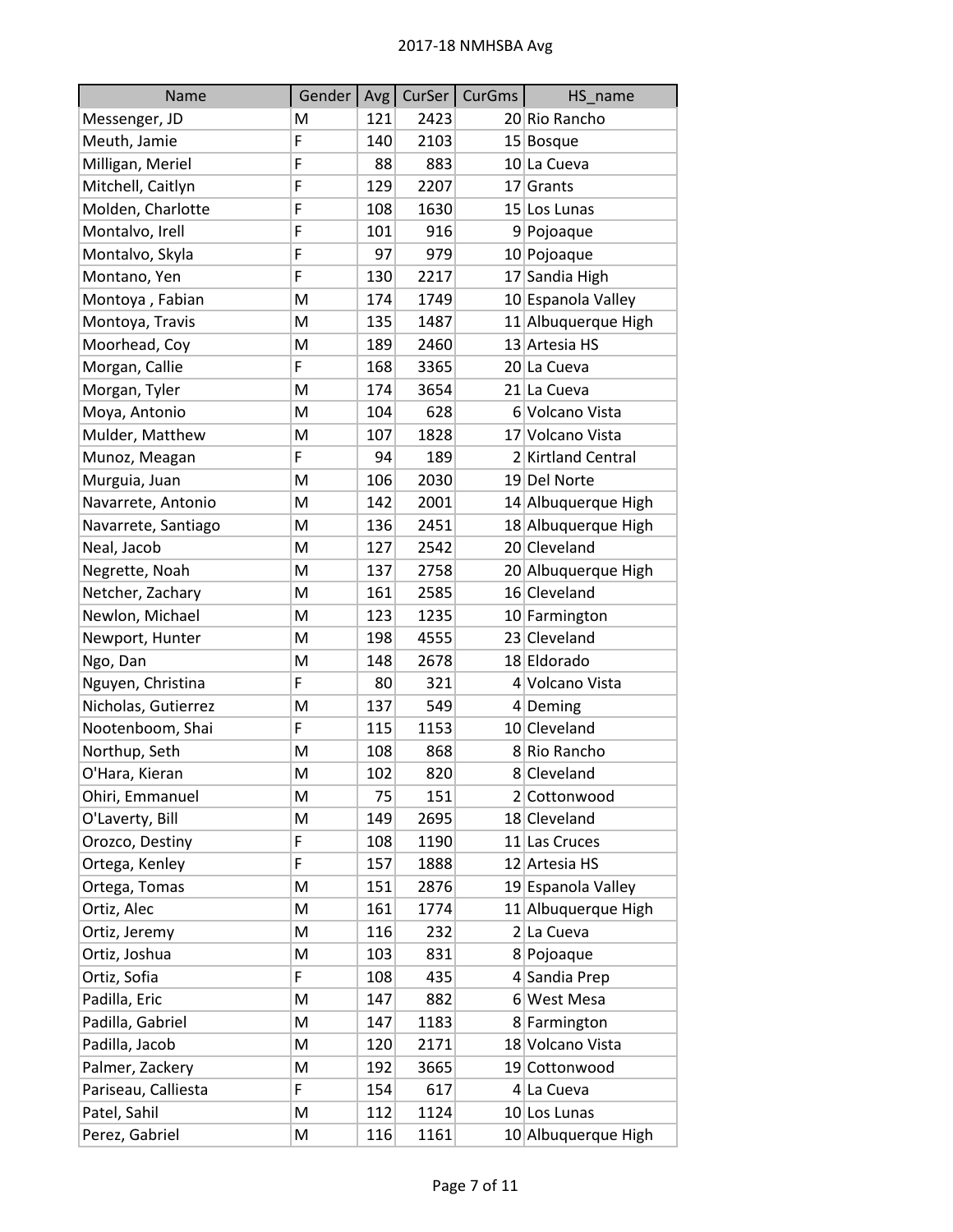| Name                  | Gender   Avg |     |      | CurSer   CurGms | HS_name             |
|-----------------------|--------------|-----|------|-----------------|---------------------|
| Perry, Nathaniel      | M            | 92  | 184  |                 | 2 Piedra Vista      |
| Pesata, Isaiah        | M            | 178 | 1609 |                 | 9 Farmington        |
| Pierce, Austin        | M            | 143 | 2581 |                 | 18 Rio Rancho       |
| Platero, Brandon      | M            | 194 | 4482 |                 | 23 Manzano          |
| Podzemny, Chase       | M            | 157 | 3303 |                 | 21 East Mountain    |
| Podzemny, Cole        | M            | 95  | 383  |                 | 4 East Mountain     |
| Pohl, Kevin           | M            | 122 | 2334 |                 | 19 Los Lunas        |
| Pollard, Mady         | F            | 120 | 1443 |                 | 12 Artesia HS       |
| Pollaro, Kylie        | F            | 83  | 167  |                 | 2 Sandia High       |
| Pond, Ben             | M            | 130 | 2344 |                 | 18 Cleveland        |
| Porter, Chance        | M            | 150 | 1203 |                 | 8 Silver City       |
| Porter, Maci          | F            | 90  | 544  |                 | 6 Silver City       |
| Poswiatowski, Cole    | M            | 205 | 4526 |                 | 22 Rio Rancho       |
| Poswiatowski, Stephen | M            | 202 | 4251 |                 | 21 Rio Rancho       |
| Price, Michael        | M            | 128 | 2315 |                 | 18 Los Lunas        |
| Prieto, Jesus         | M            | 125 | 1762 |                 | 14 Rio Rancho       |
| Prioleau, Robin       | F            | 209 | 4808 |                 | 23 Cleveland        |
| Quail, Deklyn         | M            | 179 | 2337 |                 | 13 Piedra Vista     |
| Quail, Zachary        | M            | 176 | 2294 |                 | 13 Piedra Vista     |
| Rappleyea, Zoee       | F            | 139 | 1953 |                 | 14 Cleveland        |
| Ray, Arthur           | M            | 83  | 166  |                 | 2 Manzano           |
| Redhouse, Nicholas    | M            | 108 | 433  |                 | 4 Kirtland Central  |
| Reed, Malik           | M            | 106 | 848  |                 | 8 Piedra Vista      |
| Reeves, Luke          | M            | 102 | 818  |                 | 8 Piedra Vista      |
| Rivera, Jacob         | M            | 145 | 580  |                 | 4 Silver City       |
| Roche, Zephan         | M            | 118 | 1543 |                 | 13 Albuquerque High |
| Rodriguez, Derek      | M            | 122 | 1344 |                 | 11 Eldorado         |
| Rodriquez, David      | M            | 116 | 1044 |                 | 9 Pojoaque          |
| Rogers, Colten        | M            | 146 | 1319 |                 | 9 Silver City       |
| Romero, Angela        | F            | 160 | 3686 |                 | 23 Del Norte        |
| Romero, Darrian       | M            | 179 | 2697 |                 | 15 Pojoaque         |
| Romero, Gabriel       | M            | 129 | 2073 |                 | 16 Espanola Valley  |
| Romero, Greg          | M            | 163 | 1638 |                 | 10 Manzano          |
| Romero, Joseph        | M            | 116 | 696  |                 | 6 Sandia Prep       |
| Romero, Justin        | M            | 118 | 1185 |                 | 10 Pojoaque         |
| Roos, Mattie          | F            | 121 | 1939 |                 | 16 Cleveland        |
| Ross, Malcolm         | M            | 114 | 1377 |                 | 12 East Mountain    |
| Ross, Taylor          | F            | 163 | 2943 |                 | 18 Rio Rancho       |
| Ruiz, Donovan         | M            | 192 | 3276 |                 | 17 Cibola           |
| Rumschik, Alex        | M            | 137 | 1372 |                 | 10 Cleveland        |
| Ruth, Austin          | M            | 129 | 2073 |                 | 16 Albuquerque High |
| Ruybal, Aaron         | M            | 83  | 415  |                 | $5 $ Bosque         |
| Ruybal, Amy           | F            | 115 | 2307 |                 | 20 Cottonwood       |
| Rychener, Natalie     | F            | 105 | 423  |                 | $4$ Grants          |
| Rychener, Phoebe      | F            | 115 | 694  |                 | $6$ Grants          |
| Safka, Katie          | F            | 162 | 1621 |                 | 10 Artesia HS       |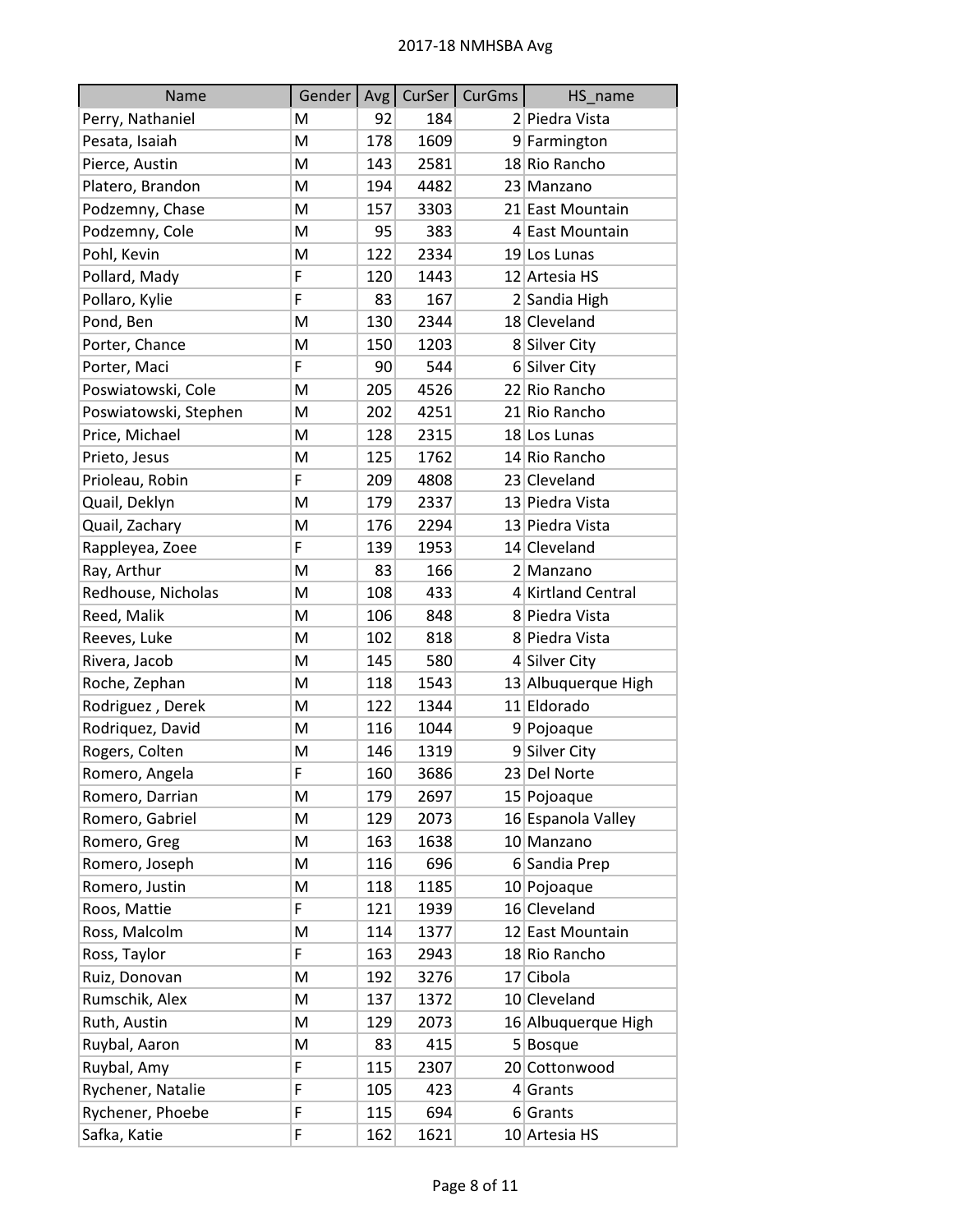| Name                | Gender | Avg <sub>l</sub> |      | CurSer   CurGms | HS_name             |
|---------------------|--------|------------------|------|-----------------|---------------------|
| Saiz, Isaac         | M      | 118              | 236  |                 | 2 Del Norte         |
| Salas, Jalen        | M      | 129              | 2724 |                 | 21 Sandia Prep      |
| Salazar, Ariana     | F      | 136              | 1506 |                 | 11 Pojoaque         |
| Salazar, Dallas     | F      | 129              | 1032 |                 | 8 Eldorado          |
| Salazar, Hannah     | F      | 123              | 492  |                 | 4 Espanola Valley   |
| Sallee, Kaden       | M      | 117              | 1056 |                 | 9 Artesia HS        |
| Sanchez, Terrance   | M      | 155              | 2490 |                 | 16 Espanola Valley  |
| Sanders, Trevor     | M      | 148              | 1781 |                 | 12 Cleveland        |
| Sandoval, Andres    | M      | 117              | 940  |                 | 8 Pojoaque          |
| Sano, Tamoki        | M      | 112              | 1802 |                 | 16 Cottonwood       |
| Santillan, Marco    | M      | 106              | 1698 |                 | 16 La Cueva         |
| Santillanes, Isaih  | M      | 141              | 1272 |                 | 9 Pojoaque          |
| Santillanes, James  | M      | 129              | 1169 |                 | 9 Pojoaque          |
| Sarabillo, Fernando | M      | 157              | 2994 |                 | 19 Manzano          |
| Segovia, Erica      | F      | 95               | 1140 |                 | 12 Albuquerque High |
| Selover, Wes        | M      | 122              | 2200 |                 | 18 Rio Rancho       |
| Severs, Clayton     | M      | 175              | 3693 |                 | 21 East Mountain    |
| Shafer, Sarah       | F      | 94               | 846  |                 | 9 La Cueva          |
| Sheihave, Ezra      | M      | 69               | 768  |                 | 11 Sandia High      |
| Shine, Shawn        | M      | 96               | 1346 |                 | 14 Volcano Vista    |
| Sisneros, Carlos    | M      | 116              | 1636 |                 | 14 Pojoaque         |
| Skaggs, Savanah     | F      | 115              | 691  |                 | 6 Piedra Vista      |
| Sledge, Haden       | M      | 89               | 715  |                 | 8 Farmington        |
| Smith, James        | M      | 151              | 1965 |                 | 13 La Cueva         |
| Smith, Nicolas      | M      | 120              | 2172 |                 | 18 La Cueva         |
| Smith, Quinn        | M      | 99               | 1397 |                 | 14 Volcano Vista    |
| Spencer, Randi      | F      | 124              | 1874 |                 | $15$ Grants         |
| Sprung, Andrew      | M      | 178              | 1602 |                 | 9 Farmington        |
| Stacy, Warren       | M      | 92               | 370  |                 | 4 Sandia Prep       |
| Stats, Colton       | M      | 114              | 1601 |                 | 14 Cleveland        |
| Stockton, Dezi      | F      | 122              | 488  |                 | 4 Deming            |
| Suresh, Pavan       | M      | 106              | 212  |                 | 2 Farmington        |
| Tafoya, Nick        | M      | 110              | 220  |                 | $2$ Cibola          |
| Tarman, Riley       | M      | 124              | 1744 |                 | 14 East Mountain    |
| Taylor, Michael     | M      | 124              | 1117 |                 | 9 Cleveland         |
| Terrazas, Juliet    | F      | 105              | 2430 |                 | 23 Del Norte        |
| Tester, Everett     | M      | 144              | 1303 |                 | 9 Silver City       |
| Theisen, Johannes   | M      | 114              | 1713 |                 | 15 Bosque           |
| Thomas, Anthony     | M      | 119              | 1789 |                 | 15 Espanola Valley  |
| Thompson, Kara      | F      | 169              | 3057 |                 | 18 Rio Rancho       |
| Tilton, Quinn       | F      | 123              | 1482 |                 | 12 Artesia HS       |
| Toledo, Isaac       | M      | 108              | 544  |                 | 5 Cleveland         |
| Torres, Cesar       | M      | 85               | 1371 |                 | 16 Espanola Valley  |
| Torres, Elyse       | F      | 85               | 1361 |                 | 16 Cleveland        |
| Torres, Gabrielle   | F      | 115              | 2085 |                 | 18 Cleveland        |
| Torres, Joseph      | M      | 105              | 1156 |                 | $11$ Los Lunas      |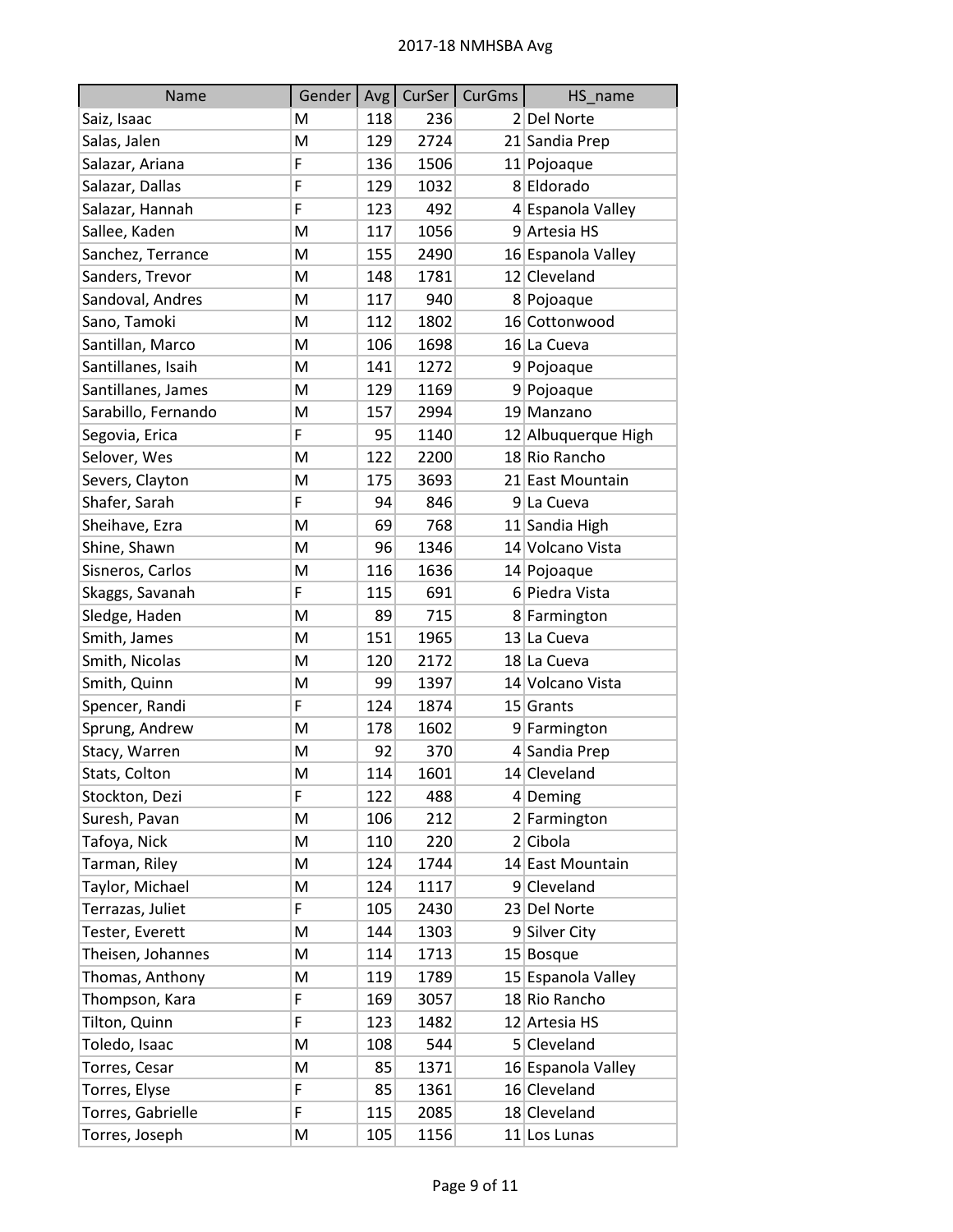| Name                | Gender | Avg <sub>l</sub> |      | CurSer   CurGms | HS name             |
|---------------------|--------|------------------|------|-----------------|---------------------|
| Tran, Nathan        | M      | 215              | 2803 |                 | 13 Eldorado         |
| Tran, Vukha         | M      | 124              | 1495 |                 | 12 Manzano          |
| Trujillio, Elijah   | M      | 125              | 501  |                 | 4 Piedra Vista      |
| Trujillo, Ashlynn   | F      | 114              | 1147 |                 | 10 Espanola Valley  |
| Trujillo, Brandon   | M      | 167              | 3020 |                 | 18 Volcano Vista    |
| Trujillo, Britney   | F      | 104              | 1360 |                 | 13 Volcano Vista    |
| Trujillo, Vinz      | M      | 112              | 1121 |                 | 10 Espanola Valley  |
| Tsinnijinnie, Jakob | M      | 104              | 1774 |                 | $17$ Grants         |
| Upshaw, Romeo       | M      | 81               | 654  |                 | 8 Piedra Vista      |
| Urbina, Alyssa      | F      | 147              | 2954 |                 | 20 Rio Rancho       |
| Valdez, Jasmine     | F      | 123              | 1485 |                 | 12 Albuquerque High |
| Valdez, Jeanelle    | F      | 136              | 2184 |                 | 16 Espanola Valley  |
| Vasquez, Josh       | M      | 123              | 1735 |                 | 14 Albuquerque High |
| Veal, Chandler      | M      | 129              | 2079 |                 | 16 Cottonwood       |
| Velarde, Ethan      | M      | 145              | 1163 |                 | 8 Piedra Vista      |
| Velo, Ethan         | M      | 178              | 2492 |                 | 14 Artesia HS       |
| Verbeck, Cole       | M      | 155              | 1705 |                 | 11 Farmington       |
| Vigil, Autumn       | F      | 160              | 3378 |                 | 21 Espanola Valley  |
| Vigil, Devin        | M      | 133              | 937  |                 | 7 Las Cruces        |
| Vigil, Eduardo      | M      | 148              | 1636 |                 | 11 Albuquerque High |
| Vigil, Seth         | M      | 141              | 1843 |                 | 13 Cibola           |
| Vinson, Sophia      | F      | 121              | 726  |                 | 6 Silver City       |
| Wageley, Ana        | F      | 122              | 1474 |                 | 12 Artesia HS       |
| Walden, Jon         | M      | 191              | 4215 |                 | 22 Cleveland        |
| Walker, Austin      | M      | 158              | 1583 |                 | 10 Manzano          |
| Walker, Ean         | M      | 75               | 903  |                 | $12$ Grants         |
| Walker, Zavier      | M      | 167              | 2009 |                 | 12 Cleveland        |
| Walsh, James        | M      | 120              | 723  |                 | 6 Cleveland         |
| Washburn, Dalaney   | F      | 89               | 359  |                 | 4 Kirtland Central  |
| Watson, Solamon     | M      | 131              | 1310 |                 | 10 Piedra Vista     |
| Webb, Jordan        | F      | 114              | 1826 |                 | 16 Eldorado         |
| Weber, Jordan       | F      | 123              | 2468 |                 | 20 Rio Rancho       |
| Weddige, Justin     | M      | 140              | 1686 |                 | 12 Artesia HS       |
| West, Jack          | M      | 160              | 3219 |                 | 20 Manzano          |
| Wilkins, Amber      | F      | 113              | 1705 |                 | 15 Manzano          |
| Williams, Kori      | F      | 155              | 3105 |                 | 20 Rio Rancho       |
| Williams, Shaneice  | F      | 178              | 3754 |                 | 21 Sandia High      |
| Williams, Sydney    | F      | 87               | 524  |                 | 6 Piedra Vista      |
| Williams, Trevor    | M      | 105              | 845  |                 | 8 Cleveland         |
| Wilson, Justin      | M      | 169              | 2541 |                 | 15 Las Cruces       |
| Wilson, Kevin       | M      | 169              | 2028 |                 | 12 Las Cruces       |
| Windsor, Rachel     | F      | 128              | 900  |                 | 7 Silver City       |
| Winslow, Erika      | F      | 144              | 2880 |                 | 20 La Cueva         |
| Woods, Kayla        | F      | 105              | 1581 |                 | 15 Los Lunas        |
| Wycoff, Tyler       | M      | 139              | 557  |                 | $4$ Deming          |
| Yandell, Sheree     | F      | 154              | 1237 |                 | 8 Artesia HS        |